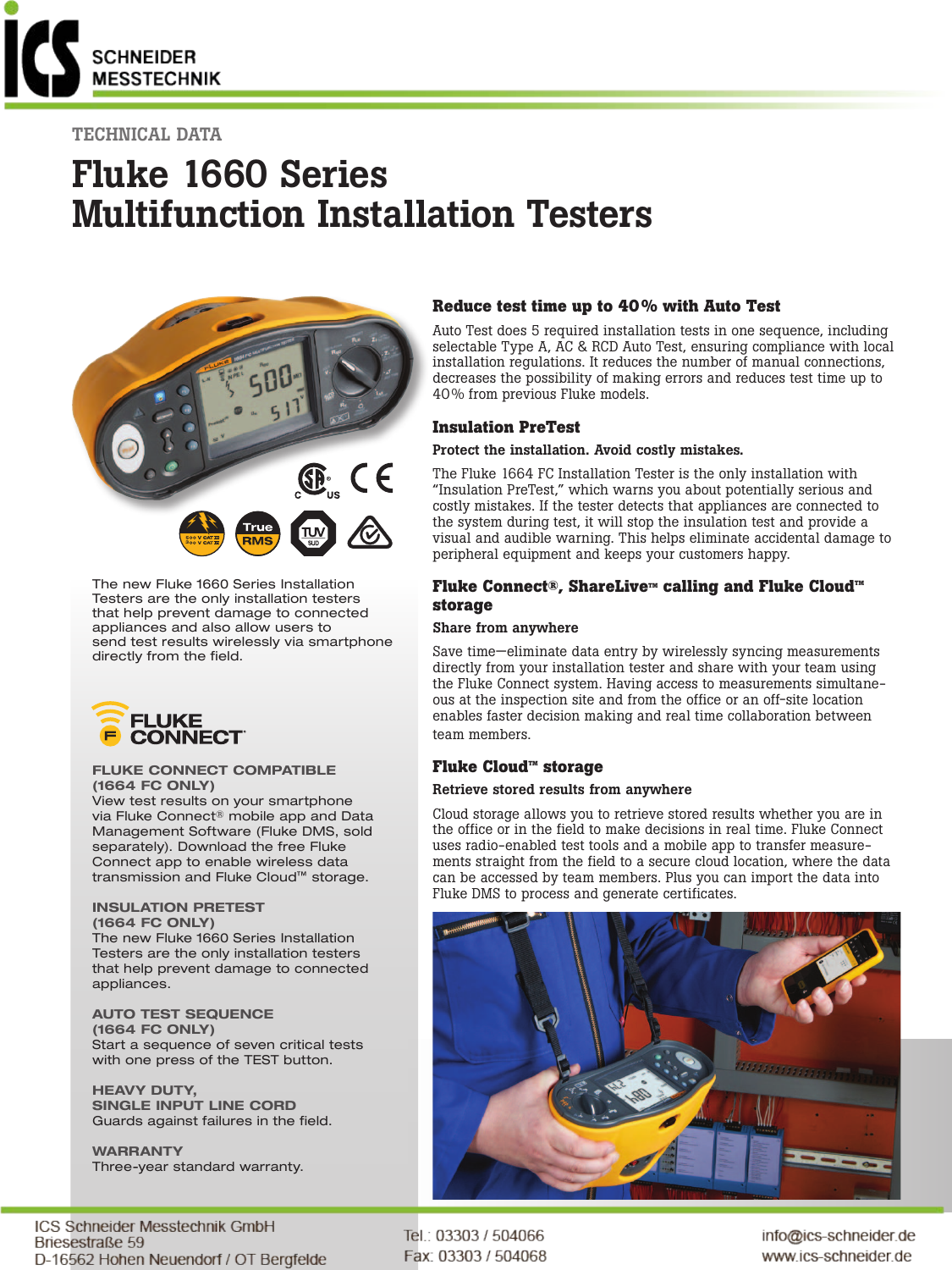

### **Key product capabilities**

The 1660 Series testers verify the safety of electrical installations in domestic, commercial and industrial applications. They can ensure that fixed wiring is safe and correctly installed to meet the requirements of IEC 60364 and all relevant local standards.

# **Fluke 1664 FC**

The Fluke 1664 FC is the only installation tester that protects connected appliances from damage during insulation tests, and allows you to share your test results wirelessly by smartphone with coworkers or customers. Fluke's patent pending Insulation PreTest stops you from performing tests with appliances that are connected to the system during test. This helps eliminate accidental damage and keeps your custom ers happy.

In addition, the Fluke 1664 FC offers you the power of Fluke Connect. Now you can send test results straight from your Fluke 1664 FC to your smartphone, and transmit those results to other members of your

team. You can get feedback, suggestions and even have work orders sent to your job site.

You can also save your test results to Fluke Cloud storage. No more writing down data on paper with the possibility of transcription errors. Cloud storage gives you a fast, secure and accurate way to storing all your test data and create test certificates with Fluke DMS.

## **Fluke 1663**

The ideal tester for professional trouble-shooters. This instrument is ideal for professional users–highend functionality, advanced measurement capability, yet it is still easy to use. Operation is intuitive and easily mastered by all levels of field workers.

## **Fluke 1662**

A solid, basic installation tester. The Fluke 1662 gives you Fluke reliability, simple operation and all the testing power you need for basic installation testing.

# **Features by model**

| <b>Measurement function</b>                                      | 1662 | 1663 | 1664 FC |
|------------------------------------------------------------------|------|------|---------|
| Insulation-PreTest <sup>™</sup> safety function <b>NEW</b>       |      |      |         |
| Insulation at L-N, L-PE, N-PE inputs <b>NEW</b>                  |      |      |         |
| Auto Test sequence <b>NEW</b>                                    |      |      |         |
| Loop and line resistance $-m\Omega$ resolution                   |      |      |         |
| Continuity at L-N, L-PE, N-PE inputs NEW                         |      |      |         |
| Test smooth dc sensitive RCDs (Type B/B+)                        |      |      |         |
| Earth resistance                                                 |      |      |         |
| Voltage trms (ac and dc) and frequency                           |      |      |         |
| Wiring polarity checker, detects broken PE and N wires           |      |      |         |
| Insulation resistance                                            |      |      |         |
| Continuity and resistance                                        |      |      |         |
| Measure motor windings with continuity test (@ 10 mA)            |      |      |         |
| Loop and line resistance                                         |      |      |         |
| Prospective Earth Fault Current (PEFC/IK)                        |      |      |         |
| Prospective Short-Circuit Current (PSC/IK)                       |      |      |         |
| RCD trip time                                                    |      |      |         |
| RCD trip current (ramp test)                                     |      |      |         |
| Measures trip time and current for RCD type A and AC in one test |      |      |         |
| RCD variable test current                                        |      |      |         |
| Automatic RCD test sequence                                      |      |      |         |
| Phase sequence test                                              |      |      |         |

2 Fluke Corporation 1660 Series Multifunction Installation Testers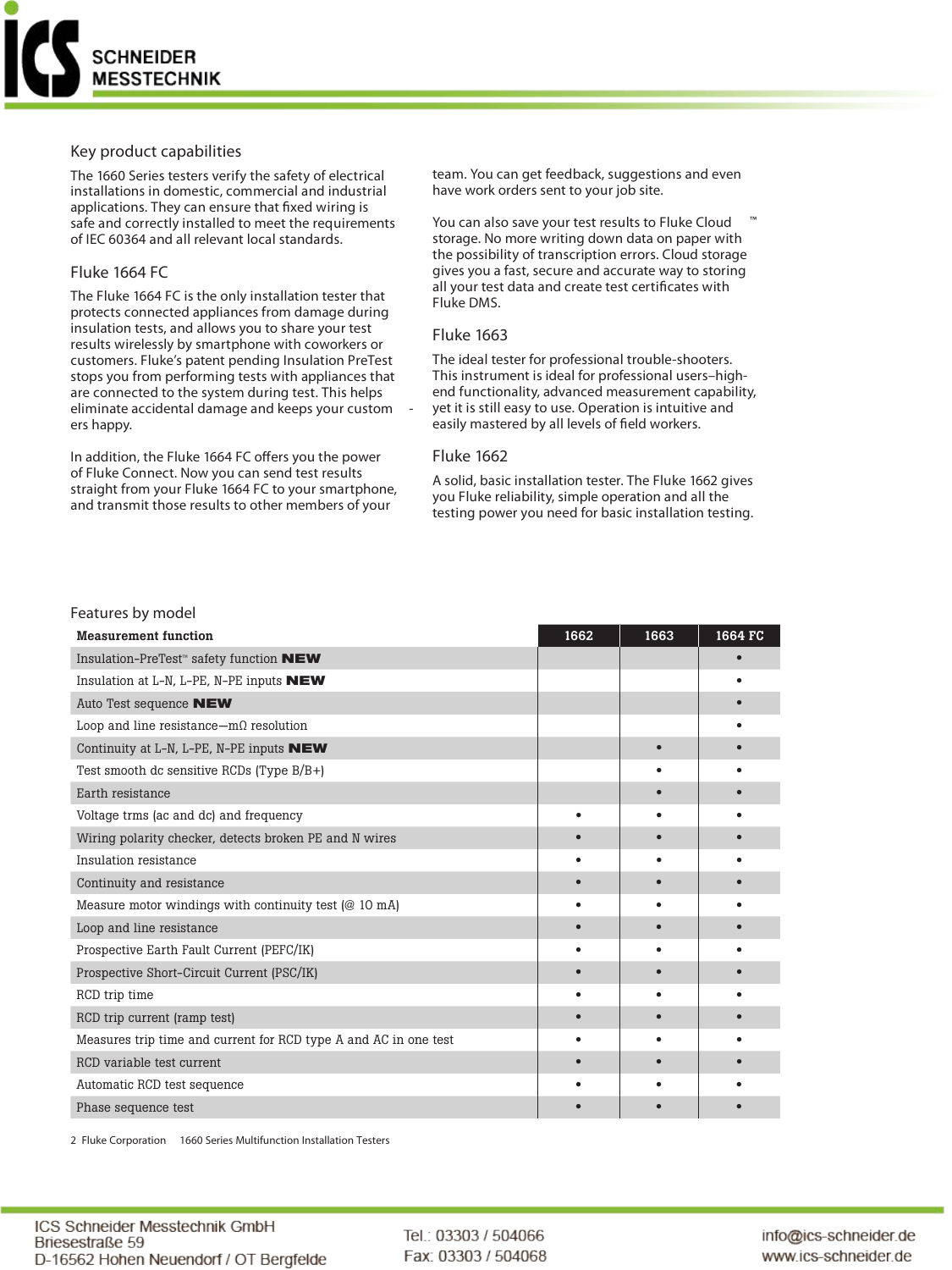

| Other features                                                          | 1662 | 1663   | 1664 FC    |
|-------------------------------------------------------------------------|------|--------|------------|
| Fluke Connect <sup>®</sup> compatibility <b>NEW</b>                     |      |        |            |
| ShareLive <sup>™</sup> calling <b>NEW</b>                               |      |        |            |
| Fluke Cloud™ storage NEW                                                |      |        |            |
| On/Off switchable Auto Start for RCD and Looptest NEW                   |      |        |            |
| Self-test                                                               |      |        |            |
| Illuminated display                                                     |      |        |            |
| Memory, interface                                                       |      |        |            |
| Z Max memory <b>NEW</b>                                                 |      |        |            |
| Memory                                                                  |      |        |            |
| IR-USB and BLE interface (use with optional Fluke DMS software and FVF) |      | IR-USB | IR-USB/BLE |
|                                                                         |      |        |            |
| <b>Included Accessories</b>                                             |      |        |            |
| Heavy duty mains cord with single input connector <b>NEW</b>            |      |        |            |
| Hard case                                                               |      |        |            |
| Remote control probe                                                    |      |        |            |
| Zero adapter                                                            |      |        |            |

# **General specifications**

| Specification            | Characteristic                                                                          |
|--------------------------|-----------------------------------------------------------------------------------------|
| Size                     | 10 cm (L) x 25 cm (W) x 12.5 cm (H)                                                     |
| Weight (incl. batteries) | approx. 1.3 kg                                                                          |
| Battery size, quantity   | 1.5 V type AA (IEC LR6), 6 pcs.                                                         |
| Sealing                  | IP $40$                                                                                 |
| Safety                   | Complies with IEC/EN61010-1, UL61010, ANSI/ISA -s82.02.01 and<br>CAN/CSA c22.2 No. 1010 |
| Overvoltage              | CAT III 500 V, CAT IV 300 V                                                             |
| Performance              | EC/EN61557-1 to IEC/EN61557-7 and IEC/EN61557-10                                        |

# **AC and DC voltage measurement trms**

| Range | <b>Resolution</b>            | Input Impedance       | Overload Protection |
|-------|------------------------------|-----------------------|---------------------|
| 500 V | T<br>$\mathsf{U}.\mathsf{I}$ | $3.3 \text{ M}\Omega$ | 660 V rms           |

# **Continuity testing (R<sub>LO</sub>)**

| Range (Autoranging) | Resolution                        | <b>Open Circuit Voltage</b> |
|---------------------|-----------------------------------|-----------------------------|
| 20 Ω/200 Ω/2000 Ω   | $0.01 \Omega/0.1 \Omega/1 \Omega$ | . 4 V                       |

# **Insulation resistance measurement (R<sub>ISO</sub>)**

| <b>Test voltages</b> |                       |
|----------------------|-----------------------|
| 1662                 | 1663/1664 FC          |
| 100-250-500-1000 V   | 50-100-250-500-1000 V |

3 Fluke Corporation 1660 Series Multifunction Installation Testers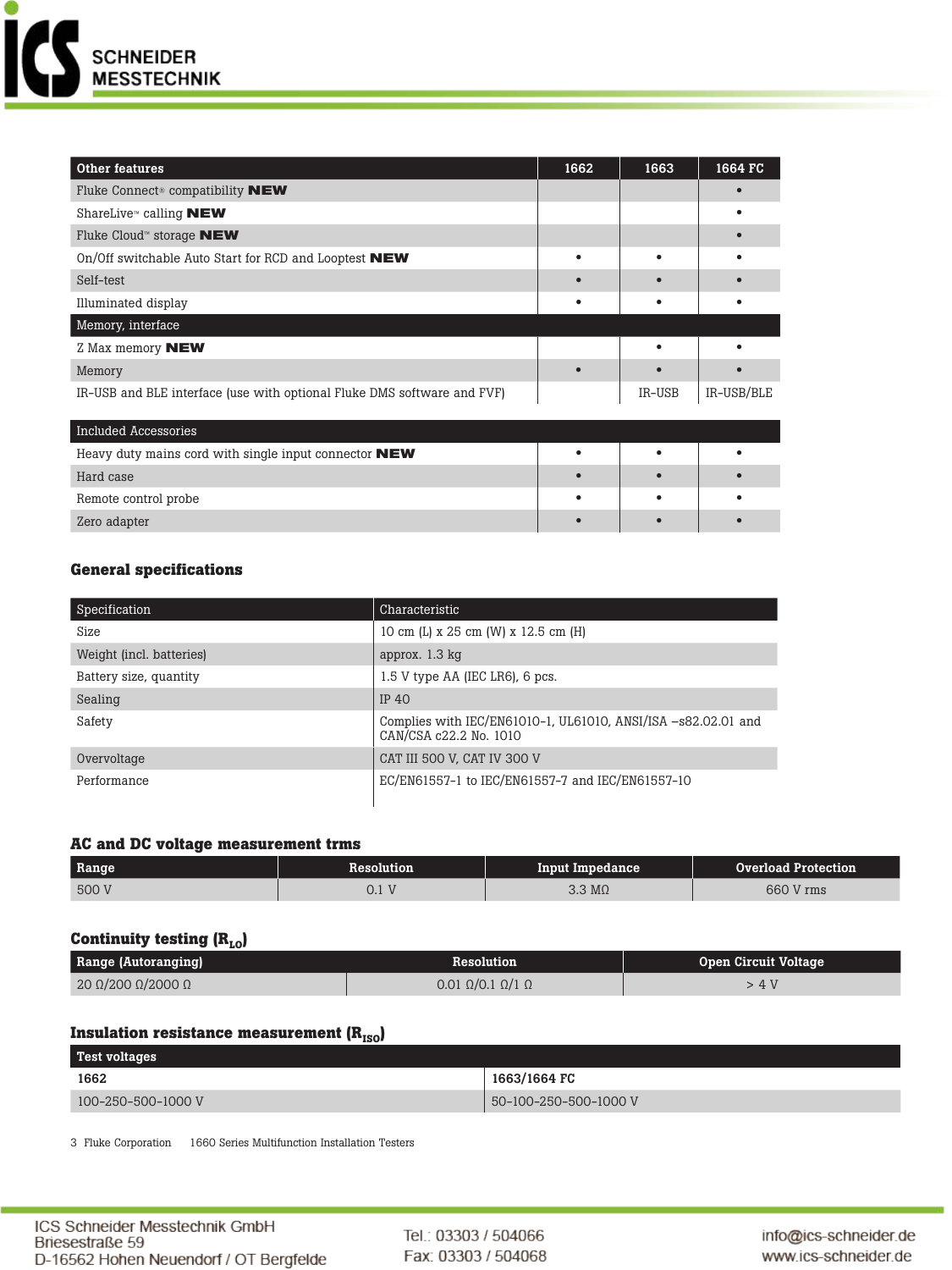

| Test Voltage                                                                                                                                                                                                               | <b>Insulation Resistance Range</b> | Resolution                                              | <b>Test Current</b>                |  |
|----------------------------------------------------------------------------------------------------------------------------------------------------------------------------------------------------------------------------|------------------------------------|---------------------------------------------------------|------------------------------------|--|
| 50 V                                                                                                                                                                                                                       | 20 M $\Omega$ /50 M $\Omega$       | 0.01 M $\Omega$ /0.1 M $\Omega$                         | 1 mA @ 50 k $\Omega$               |  |
| 100 V                                                                                                                                                                                                                      | 20 ΜΩ/100 ΜΩ                       | 0.01 M $\Omega$ /0.1 M $\Omega$                         | 1 mA @ 100 kΩ                      |  |
| 250 V                                                                                                                                                                                                                      | 20 M $\Omega$ /200 M $\Omega$      | 0.01 M $\Omega$ /0.1 M $\Omega$                         | 1 mA @ 250 k $\Omega$              |  |
| 500 V                                                                                                                                                                                                                      | 20 ΜΩ/200 ΜΩ/500 ΜΩ                | 0.01 M $\Omega$ /0.1 M $\Omega$ /1 M $\Omega$           | 1 mA @ 500 k $\Omega$              |  |
| 1000V                                                                                                                                                                                                                      | 20 ΜΩ/200 ΜΩ/1000 ΜΩ               | 0.01 MΩ/0.1 MΩ/1 MΩ                                     | $1 \text{ mA} @ 1 \text{ M}\Omega$ |  |
| Insulation pretest                                                                                                                                                                                                         |                                    |                                                         |                                    |  |
| Insulation safety pretest                                                                                                                                                                                                  |                                    | Requires to connect the Tester to L, N and PE.          |                                    |  |
| Loop and line impedance (Z                                                                                                                                                                                                 | $\cdot$                            |                                                         |                                    |  |
| Range                                                                                                                                                                                                                      |                                    | Resolution                                              |                                    |  |
| 10 Ω (Hi current mΩ mode)/20 Ω/200 Ω/2000 Ω                                                                                                                                                                                |                                    | 1 m $\Omega$ / 0.01 $\Omega$ / 0.1 $\Omega$ /1 $\Omega$ |                                    |  |
| Prospective earth fault current, PSC test                                                                                                                                                                                  |                                    |                                                         |                                    |  |
| Range                                                                                                                                                                                                                      | Resolution                         |                                                         |                                    |  |
| 1000 A/10 kA (50 kA)                                                                                                                                                                                                       |                                    | 1 A/0.1 kA                                              |                                    |  |
| Computation: Prospective Earth Fault Current (PEFC) or Prospective Short Circuit Current (PSC) determined by dividing measured mains<br>voltage by measured loop (L-PE) resistance or line (L-N) resistance, respectively. |                                    |                                                         |                                    |  |

# **RCD testing, RCD types tested**

| RCD Type |      | Model 1662                                                               | Model 1663/1664 FC       |
|----------|------|--------------------------------------------------------------------------|--------------------------|
| AC       | د, ب | , G <sup>2</sup> , S <sup>3</sup><br>A/F <sup>4</sup><br>AC <sup>1</sup> | $A/F$ , AC, B/B+<br>G, S |

<sup>1</sup>Responds to AC. <sup>2</sup>General, no delay. <sup>3</sup>Time delay. <sup>4</sup>Responds to pulsed signal. <sup>5</sup>Responds to smooth DC signal.

### **RCD trip time test (ΔT)**

|                                 |                       | Measurement Range |                   |
|---------------------------------|-----------------------|-------------------|-------------------|
| Current Settings                | <b>Multiplier</b>     | <b>RCD Type G</b> | <b>RCD Type S</b> |
| 10-30-100-300-500-1000 mA - VAR | $x \frac{1}{2}$ , x 1 | 310 ms            | 510 ms            |
| 10-30-100 mA                    | $\times$ 5            | 50 ms             | 160 ms            |

11000 mA type AC only. 700 mA maximum type A in VAR mode, VAR mode not available for type B.

#### **RCD trip current measurement/ramp test (I ΔN)**

|                                                                                                |                              | Dwell Time                                                                                                                                                                     |             |                             |
|------------------------------------------------------------------------------------------------|------------------------------|--------------------------------------------------------------------------------------------------------------------------------------------------------------------------------|-------------|-----------------------------|
| Current Range                                                                                  | Step Size                    | Type G                                                                                                                                                                         | Type S      | <b>Measurement Accuracy</b> |
| 30 % to 110 % of RCD rated current <sup>1</sup>                                                | 10 % of $\int_{\Lambda N}^2$ | 300 ms/step                                                                                                                                                                    | 500 ms/step | ± 5%                        |
| <b>Notes</b><br>30 % to 210 % for Type A I $_{\text{AN}}$ = 10 m A<br>20 % to 210 % for Type B |                              | Specified trip current ranges (EN 61008-1):<br>50 % to 100 % for Type AC<br>35 % to 140 % for Type A (>10 mA)<br>35 % to 200 % for Type A (≤10 mA)<br>50 % to 200 % for Type B |             |                             |

<sup>1</sup>30 % to 150 % for Type A I  $_{\Delta N}$  > 10 mA. <sup>2</sup>5 % for Type B

# **Earth resistance test (RE) Model 1664 FC and 1663 only**

| Range                    | Resolution           | Frequency | Output Voltage |
|--------------------------|----------------------|-----------|----------------|
| $200 \Omega/2000 \Omega$ | $0.1 \Omega/1\Omega$ | 128 Hz    | $\Gamma$<br>رے |

## **Phase sequence indicaton**

| Icon                               | Range        | Display             |
|------------------------------------|--------------|---------------------|
| Phase Sequence indicator is active | 100 to 500 V | "1-2-3": or "3-2-1" |

4 Fluke Corporation 1660 Series Multifunction Installation Testers

Tel.: 03303 / 504066 Fax: 03303 / 504068